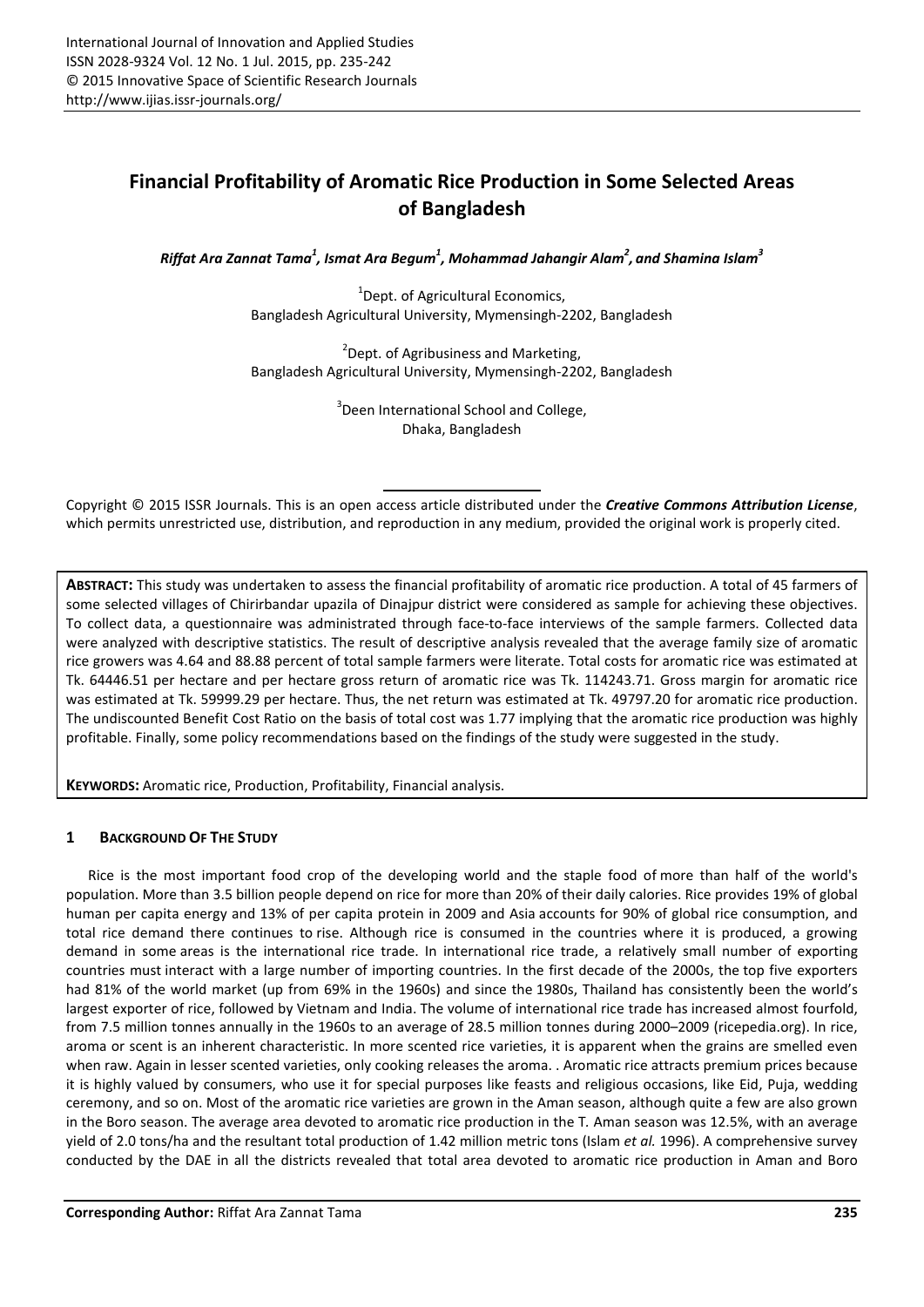seasons of 2003-04 was 118 thousand hectares, with a total production of 173 thousand metric tons of rice only (DAE, 2004). For the year 2002-03, total area and production of the rice varieties were 121 thousand hectares and 180 thousand metric tons respectively. Total area and production were 118 thousand hectares and 173 thousand metric tons respectively in 2003- 04. In respect of production of aromatic rice, Dinajpur, Naogaon, Chittagong and Sherpur had  $1^{st}$ ,  $2^{nd}$ ,  $3^{rd}$  and  $4^{th}$  position respectively in 2002-03 (Talukder, 2004). The demand for coarse and medium rice is much higher in the country. During the seventies and eighties, most of the rice varieties developed in the country fell in the coarse/medium categories. During the nineties, Bangladesh Rice Research Institute (BRRI) developed quite a good number of fine and aromatic varieties which have high demand in both domestic and foreign markets. In near future, Bangladesh is likely to become a rice exporter if the country can maintain growth in rice production as it has been doing in the past several years. Bangladeshi fine quality and aromatic rice could find significant markets both at home and abroad. In Bangladesh, The very thought of rice exports evokes mixed feelings and sentiments. While so many prospects are in sight, achievement of the goal is associated with a number of production, marketing and trade related problems. Thus, it would be pertinent to examine the relevant issues for assessing the prospect of production of aromatic rice in Bangladesh.

# 2 MATERIAL AND METHODS

# 2.1 SELECTION OF THE VARIETIES

Almost all common varieties of aromatic rice such as Kataribhog, Kalijira, Chinigura, Badshabhog and Randhunipagol were included in the study because aromatic rice growers hardly consider the varieties and almost all farmers produce at least two or three varieties of aromatic rice.

# 2.2 SELECTION OF THE STUDY AREA

The areas were selected from Chirirbandar upazila of Dinajpur district. The study was conducted in the villages namely Borogram, Bosontopur, Indrapara, Krisnopur and Majhina.

## 2.3 SELECTION OF THE SAMPLES

In order to fairly spread the sample over the entire study population at first a list of 114aromatic rice farmers were prepared, then categorized according to their farm size, that is marginal (land holdings 0.20 ha to 0.40 ha), small (land holdings 0.41 ha to 1.01 ha), medium and large farms (land holdings 1.02 ha to above ha).This category of farm size was similar with Kazal *et al*. (2013). Based on this criterion in the study area among total 114 farms 42, 56 and 16 were the marginal, small, medium and large farms, respectively. 45 aromatic rice farms were selected from 114 farms by using stratified sampling method, by the ratio of the observation, that's why 17, 22 and 6 were marginal, small, medium and large farms respectively according to land holdings.

#### 2.4 PERIOD OF DATA COLLECTION

Data were collected by the researcher herself in the month of February to April 2014 covering the crop year 2013.

# 2.5 PREPARATION OF QUESTIONNAIRE

Before preparing the questionnaire a draft questionnaire was prepared. The draft questionnaire was pre-tested by interviewing some farmers who cultivated aromatic rice. Then it was rearranged and modified carefully to identify the laps and omissions and after that required correction was made.

# 2.6 COLLECTION OF DATA

Primary data were collected by direct interview with a set of interview schedules designed for the research. The researcher herself conducted the whole survey. Before initiating the actual interview, each respondent was given a brief description about the nature and purpose of the study and the researcher assured the confidentiality of the information. After that, questions were asked sequentially in simple terms and explained where it was felt necessary and the replies were recorded on the questionnaire. After completing each interview, the schedule was checked and verified to be sure that all answers to each item listed in it. If any data appeared to be inconsistent, the farmer was again asked. For easy comprehension of farmers, data were collected in local units which were converted into standard units later.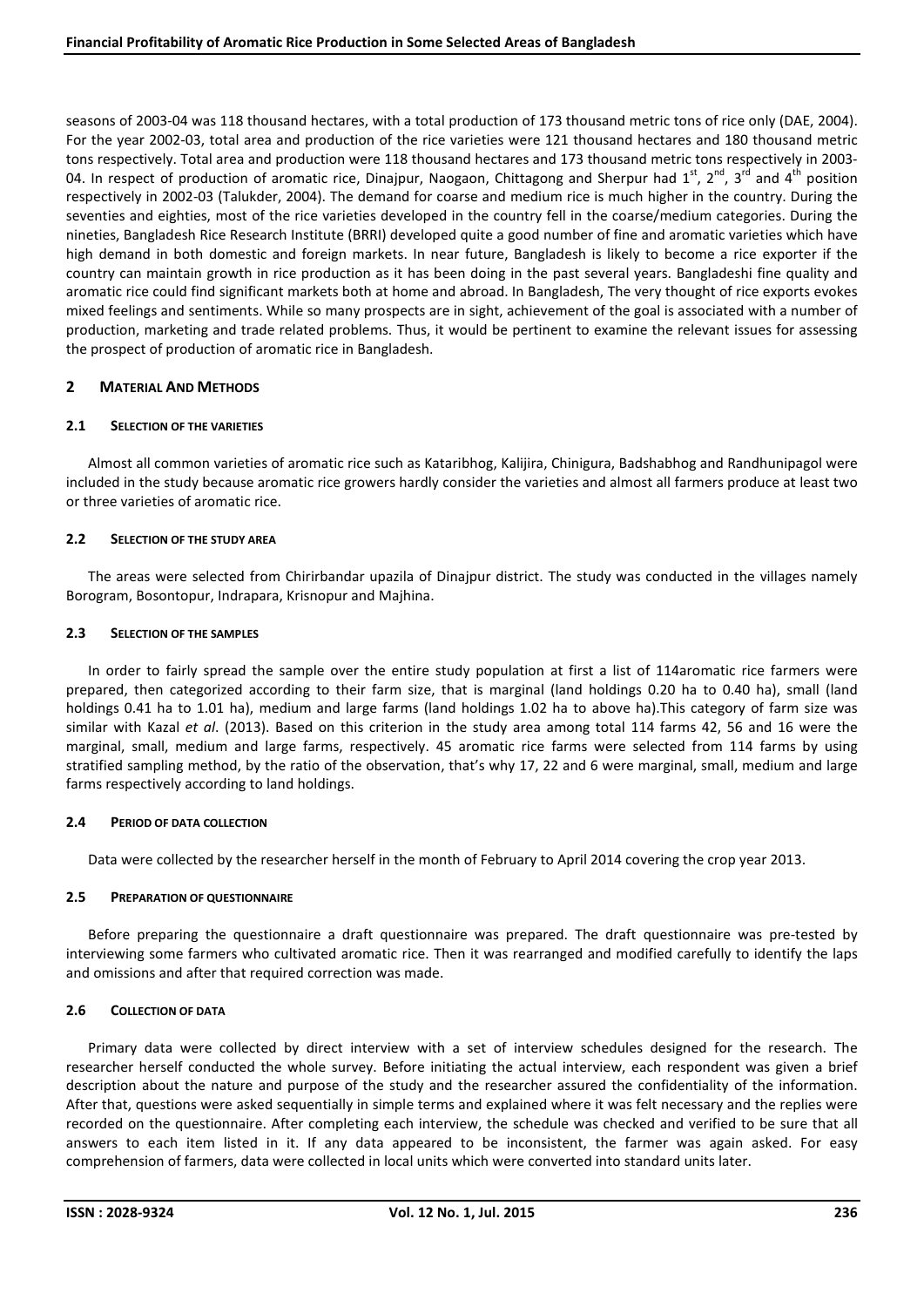## 2.7 PROCESSING, TABULATION AND ANALYSIS OF DATA

Tabular technique was used to analyze the data.

## 2.7.1 TABULAR TECHNIQUE

Tabular technique is used to find out the crude association or variations between variables. By using arithmetic means and percentages, different costs, gross margins and net profit were calculated in a tabular form.

## PROCEDURE OF COMPUTATION OF COST AND RETURNS

The cost items in production of aromatic rice were classified under the following heads:

Variable costs:

- a) Cost of human labor
- b) Cost of hiring power tiller
- c) Cost of seeds
- d) Cost of fertilizer
- e) Cost of irrigation
- f) Cost of insecticide
- g) Interest on operating capital

Fixed costs:

a) Land use cost

## 3 RESULTS AND DISCUSSION

#### 3.1 SOCIOECONOMIC CHARACTERISTICS OF THE SAMPLE FARMERS

#### 3.1.1 FAMILY SIZE, SEX AND AGE DISTRIBUTION OF SAMPLE FARMERS

The average size of family consisted of 4.64 of which 2.67 were male and 1.98 were female for all farmers. Thus, the average family size of the sample farms was higher than the national average of 4.53 (HIES, 2010).The family members of the respective farmers were classified into three groups i.e. (i) 0 to 14 years, (ii) 15 to64 years and (iii) above 64 years (HIES, 2010). It was observed that 16.27, 77.03, 6.69 percent of the total members of the family of aromatic rice growers belonged to below 14 years, 15 to 64 years and above 64 years, respectively. Thus, the majority of family members in all the farm categories were in the working age group 15 to 64 years.

#### 3.1.2 EDUCATIONAL STATUS

It was observed that 11.12 percent family members of aromatic rice growers were illiterate, 22.22percent had primary education, 31.11percent had secondary level, 26.67 percent had higher secondary level and 8.89 percent had graduation and above level of education. This data indicated that majority of the family members were in secondary level education. This literacy rate for the family members of aromatic rice growers was even higher than the national level, where the statistics of literacy is claimed to be 57.51 percent (HIES, 2010).

#### 3.1.3 OCCUPATION STATUS OF THE AROMATIC RICE FARMERS

It was found that 75.55, 6.67, and 6.67 percent family members of aromatic rice farmers were engaged in agriculture, business and service, respectively as their main occupation. About 35.29 percent of aromatic rice growers were engaged in agriculture as their subsidiary occupation.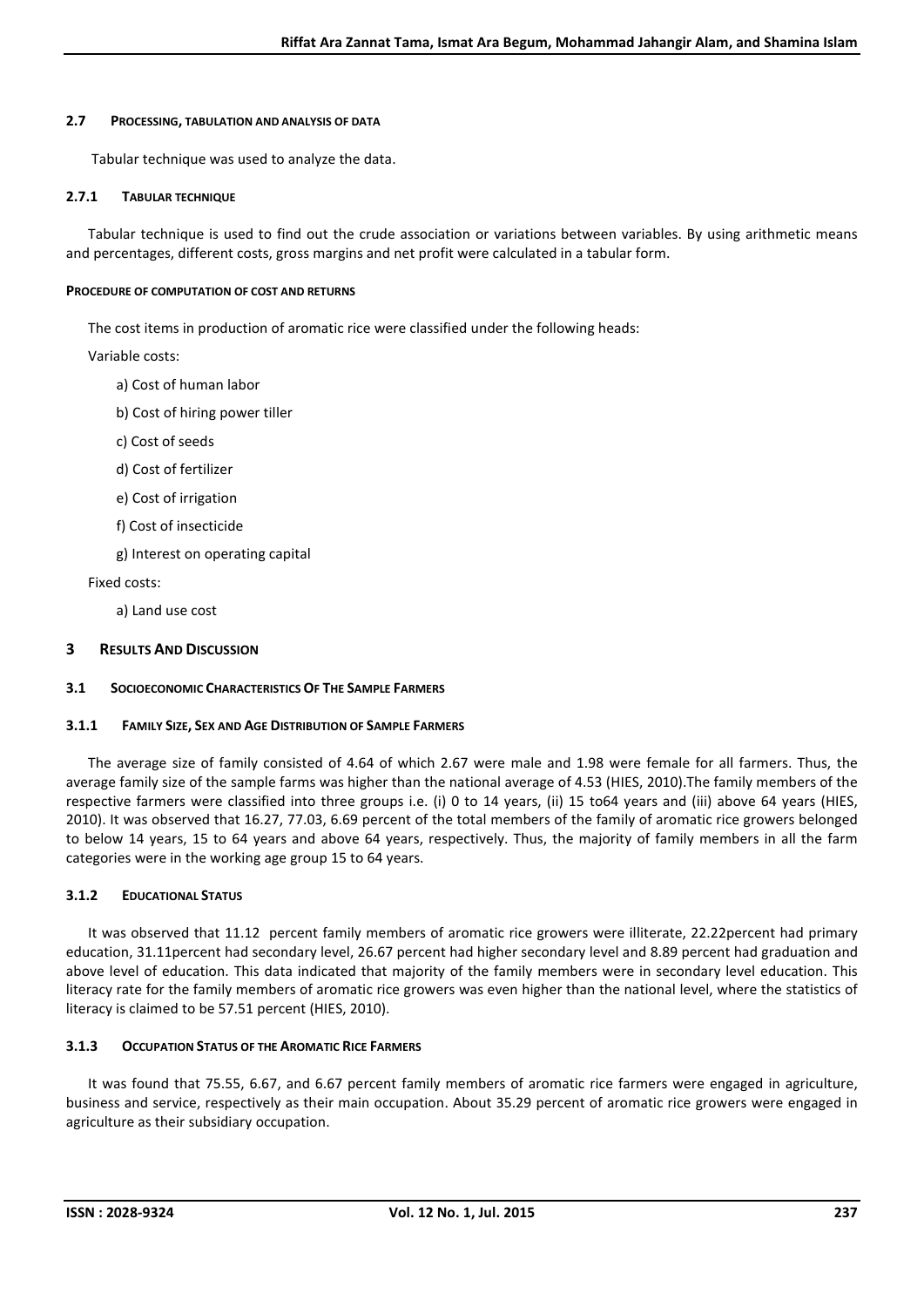## 3.1.4 DISTRIBUTION OF FARMS OF AROMATIC RICE GROWERS ACCORDING TO SIZE FOR DIFFERENT CATEGORIES

Farm size is very important for optimal resource allocation. It is computed by adding the area rented and mortgaged/leased-in from others and deducting the area rented and mortgaged/leased-out to others. Therefore, farm size can be measured by using the following formula:

Land holding = Own land (homestead + pond + garden + farm area + cultivated land) + Rented/Leased/Mortgaged-in – Rented/Leased/Mortgaged-out (Nasrin, 2013).

In this study, the farmers were classified into four categories on the basis of farm size. Farmers having 0.20 to 0.40 hectare of land were included in the group of marginal farmers. Again having 0.41 to 1.01, 1.02 and above hectare of land is categorized as small, medium and large farmer, respectively. It was noticed that 37.78 percent of aromatic rice growers belonged to the category of marginal farmers, 48.89 percent were small farmers and remaining 13.33 percent were medium and large farmers. It also found that total farm size for marginal, small, medium and large were 0.28, 0.63 and 1.07, respectively.

#### 3.1.5 AVERAGE FARM SIZE OF THE SAMPLE FARMERS

Average total land were 0.39, 0.79 and 1.34 hectare for marginal, small, medium and large farmers.

## 3.2 COSTS AND RETURNS OF AROMATIC RICE PRODUCTION

#### 3.2.1 ESTIMATION OF VARIABLE COST

Variable costs are incurred because of the costs of using the variable inputs. These costs vary with the level of production.

#### 3.2.1.1 COST OF HUMAN LABOR

Human labor is the most important and largely used input for any production process. It is required for different operations i.e. land preparation, sowing and transplanting, weeding, application of fertilizer, insecticide application, harvesting and carrying, threshing, cleaning, drying, storing etc. In producing aromatic rice all these operation were done by human labor and it was computed in terms of man days.

| <b>Operations</b>                          | Total cost(Tk./ha) | % of total cost |
|--------------------------------------------|--------------------|-----------------|
| Land preparation                           | 2750.10            | 8.35            |
| Sowing/Transplantation                     | 10500.05           | 31.87           |
| Weeding                                    | 7500.32            | 22.77           |
| <b>Applying fertilizer</b>                 | 1250.06            | 3.79            |
| Applying irrigation water and insecticides | 1950.02            | 5.92            |
| <b>Harvesting and others</b>               | 8991.01            | 27.29           |
| <b>Total cost</b>                          | 32941.56           | 100.00          |

#### *Table 3.2.1: Per hectare operation-wise human labor cost in aromatic rice*

Source: Field survey, 2014.

#### 3.2.1.2 COST OF POWER TILLER

Farm mechanization made tremendous progress and hundred percent farmers used power tiller for tillage operation in the study area. The power tiller owner supplies fuel as well as a driver for land preparation. Per hectare cost of power tiller for aromatic rice was Tk. 5321.41, which constituted 26.29 percent of the total material input cost.

# 3.2.1.3 COST OF SEED

Seed is the most important input for any crop production. Per hectare total cost of seed for aromatic rice were calculated Tk. 2576.74, which constituted 12.73, percent of the total material input cost.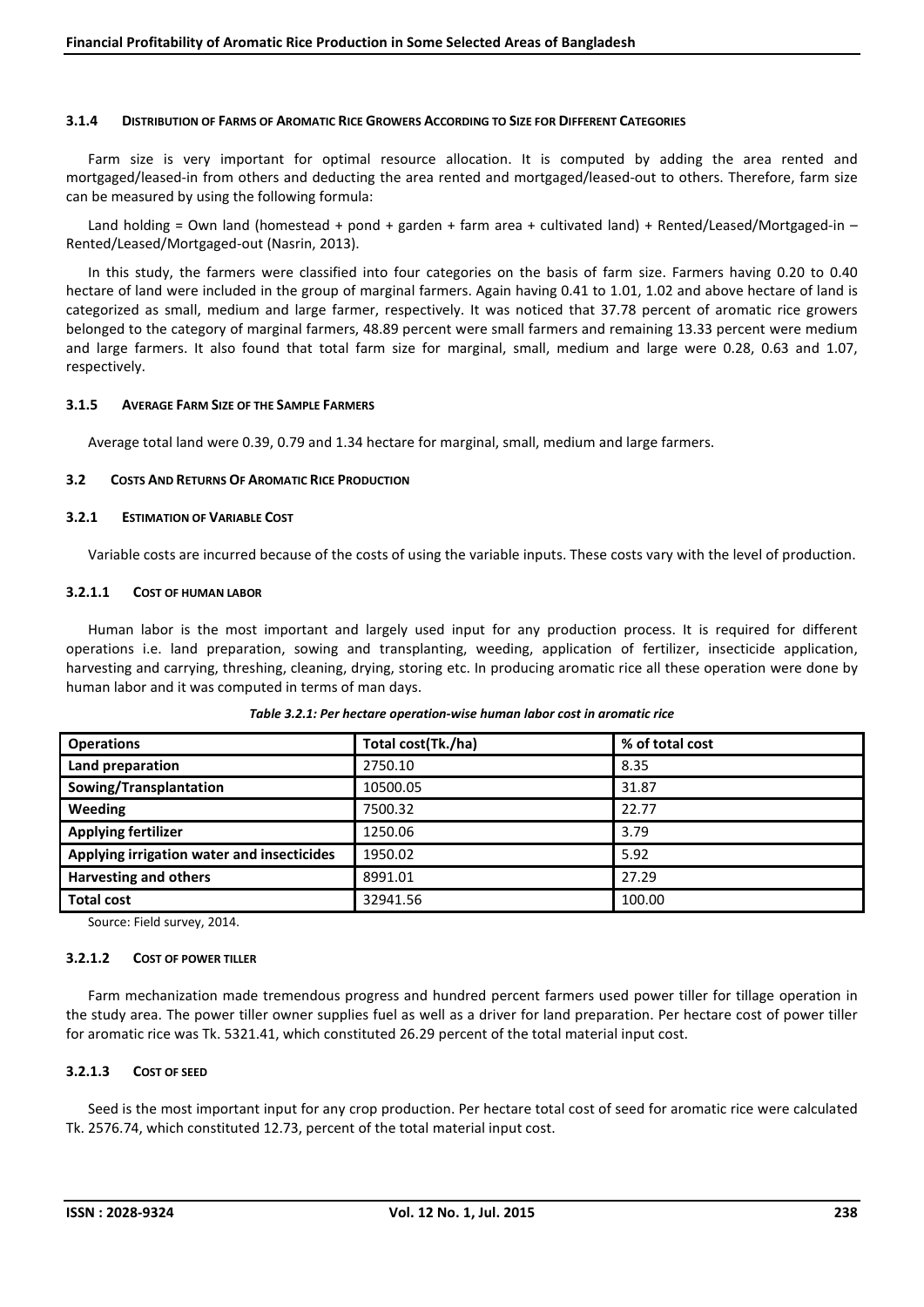## 3.2.1.4 COST OF FERTILIZER

Farmers had to spend Tk. 6723.70 per hectare for chemical fertilizer and manure. Cost of fertilizer covered 33.21percentof the material input cost for aromatic rice. Urea, TSP, MP, DAP, Gypsum and manure covered 7.50, 9.00, 6.52, 4.26, 0.53, 5.41 percent of the material input cost respectively.

## 3.2.1.5 IRRIGATION COST

As aromatic rice were produced in Aman season mainly, irrigation was not so much necessary. But for some plots, rainfall was not sufficient. The total cost of irrigation was 4988.68 and it constituted 24.65 percent of the total material input cost of aromatic rice production.

## 3.2.1.6 COST OF INSECTICIDES

Farmers use different kinds of insecticide to keep their crop from the attack of pests and diseases. But aromatic rice growers used little insecticide. The cost of insecticides was calculated according to the amount of money which the farmers actually paid for aromatic rice production and it was Tk. 629.77 which constituted 3.11 percent of the total material input cost.

## 3.2.1.7 INTEREST ON OPERATING CAPITAL

Interest on operating capital includes variable costs in the production of aromatic rice which was calculated for a crop period of 4 months. Interest rate of 12 percent per annum was considered for calculation. It was calculated using the following formula:

Interest on operating capital =  $AI \times I \times t$ 

Thus, interest on operating capital for aromatic rice was Tk. 1062.57

| Item of cost                 | <b>Total Cost</b> | % of total cost |  |  |  |
|------------------------------|-------------------|-----------------|--|--|--|
|                              |                   |                 |  |  |  |
| Seeds/Seedlings              | 2576.74           | 12.73           |  |  |  |
| <b>Power tiller</b>          | 5321.41           | 26.29           |  |  |  |
| Fertilizer                   |                   |                 |  |  |  |
| Urea                         | 1517.16           | 7.50            |  |  |  |
| <b>TSP</b>                   | 1821.14           | 9.00            |  |  |  |
| <b>MP</b>                    | 1319.92           | 6.52            |  |  |  |
| <b>DAP</b>                   | 863.25            | 4.26            |  |  |  |
| Gypsum                       | 107.89            | 0.53            |  |  |  |
| <b>Manure</b>                | 1094.35           | 5.41            |  |  |  |
| <b>Total fertilizer cost</b> | 6723.70           | 33.21           |  |  |  |
| <b>Total irrigation cost</b> | 4988.68           | 24.65           |  |  |  |
| <b>Insecticides</b>          | 629.77            | 3.11            |  |  |  |
| <b>Total</b>                 | 20240.31          | 100             |  |  |  |

#### *Table 3.2.2: Per hectare cost of material inputs for aromatic rice production*

Source: Field survey, 2014.

#### 3.2.2 FIXED COST

Fixed costs are those costs which do not change in magnitude as the amount of output changes and are incurred even when production is not undertaken.

#### 3.2.2.1 LAND USE COST

In the study area, most of the farmers had own land for producing aromatic rice.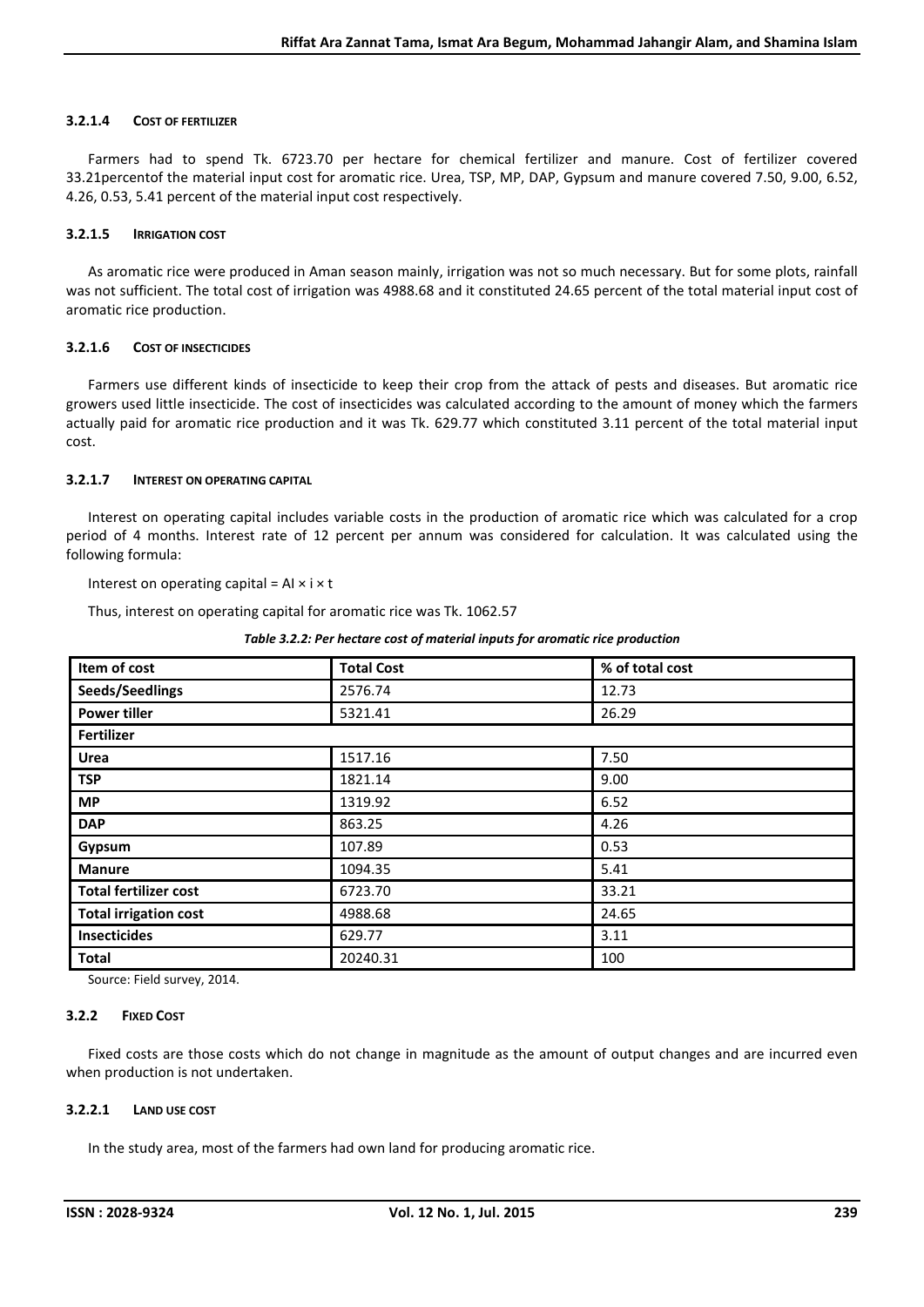Land use cost was a fixed cost for the producers. Average per hectare rental value of land was 10202.09.

#### 3.2.3 GROSS COST

Gross cost was calculated by adding all costs incurred for variable inputs and fixed inputs for aromatic rice growers. The gross cost of aromatic rice growers was Tk. 64446.51.

## 3.2.4 GROSS MARGIN

Gross margin is the difference between total variable cost and total return. Gross margin of the enterprise was obtained by deducting total variable cost from total return i.e., Gross margin= (Gross return – Variable cost).Gross margin can be increased if the total returns increased. In the study area gross margin for aromatic rice was estimated at Tk. 59999.29 hectare (Table 6.4).

#### 3.2.5 GROSS RETURN

Gross returns were calculated by multiplying the total amount of product and by-product with their respective farm gate prices. Per hectare average value of byproduct was estimated at Tk. 5044.51. Thus, the average per hectare gross return of aromatic rice was Tk.114243.71.

| Crop name            | <b>Main product</b> |                          | Value of by       | <b>Gross</b>        |                    |
|----------------------|---------------------|--------------------------|-------------------|---------------------|--------------------|
|                      | Quantity<br>(kg/ha) | <b>Price</b><br>(Tk./kg) | Value<br>(Tk./ha) | product<br>(Tk./ha) | return<br>(Tk./ha) |
| <b>Aromatic rice</b> | 2729.98             | 40                       | 109199.2          | 5044.51             | 114243.71          |

Source: Field survey, 2014.

## 3.2.6 NET RETURN

Net return is a useful tool to evaluate the enterprise profitability. It was calculated by deducting total cost from total return i.e., Net return = Total return – Total production cost. Per hectare, total costs for aromatic rice was Tk. 84850.69. Per hectare gross return of aromatic rice was Tk. 114243.71. Per hectare net return was estimated at Tk.49797.20.

#### 3.2.7 BENEFIT COST RATIO (BCR)

Benefit cost ratio (BCR) was calculated by dividing gross return by gross cost. It is a measure to see the efficiency of resource use. Table 6.4 shows that BCR(undiscounted) was estimated 1.77 implying that TK. 1.77 would be earned by investing every Tk. 1.00 in aromatic rice production. This result is similar with Anik (2003) and Nasrin (2013).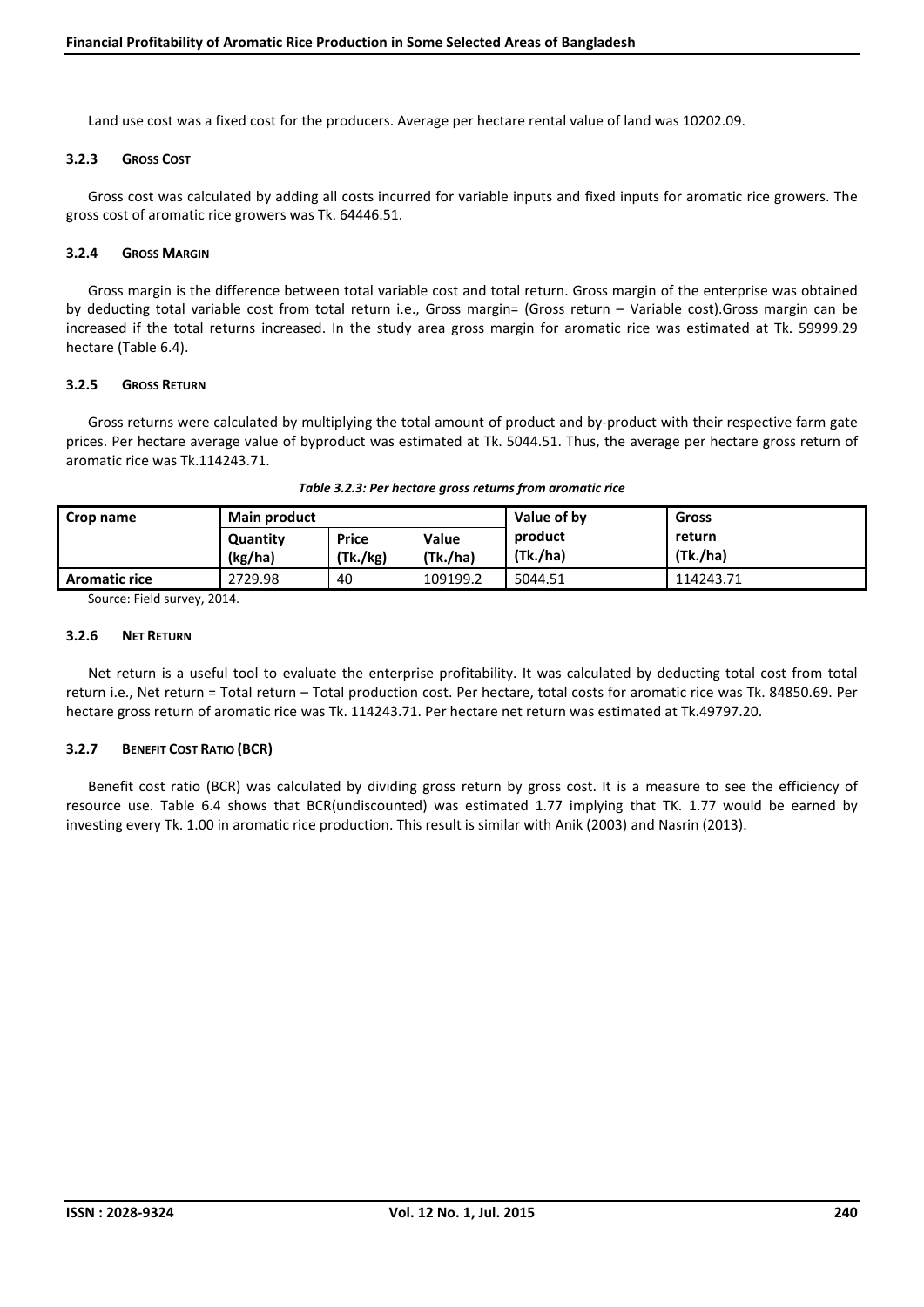| <b>Particulars</b>                         | Value (Tk./ha) |  |  |  |
|--------------------------------------------|----------------|--|--|--|
| A. Gross return                            | 114243.71      |  |  |  |
| Variable cost                              |                |  |  |  |
| Human labor                                | 32941.56       |  |  |  |
| <b>Power tiller</b>                        | 5321.41        |  |  |  |
| Seed                                       | 2576.74        |  |  |  |
| <b>Irrigation</b>                          | 4988.68        |  |  |  |
| <b>Fertilizer</b>                          | 6723.71        |  |  |  |
| <b>Insecticides</b>                        | 629.76         |  |  |  |
| Interest on operating capital              | 1062.57        |  |  |  |
| <b>B. Total variable cost</b>              | 54244.42       |  |  |  |
| C. Fixed cost                              |                |  |  |  |
| Land use cost                              | 10202.09       |  |  |  |
| D. Gross cost(B+C)                         | 64446.51       |  |  |  |
| E. Gross margin(A-B)                       | 59999.29       |  |  |  |
| F. Net return(A-D)                         | 49797.20       |  |  |  |
| H. Benefit cost ratio (A/D) (undiscounted) | 1.77           |  |  |  |

#### *Table 3.2.4: Per hectare production cost and returns of aromatic rice*

Source: Field survey, 2014.

# 4 CONCLUSION

Rice is the staple food of about 135 million people of Bangladesh and it provides nearly 48% of rural employment, about two-third of total calorie supply and about one-half of the total protein in-take of an average person in the country (www.knowledgebank-brri.org). It was evident that aromatic rice is a profitable farming venture. The income potential is higher in aromatic rice cultivation, because such rice cultivation does not generally require additional expenditure on fertilizer, pesticides and irrigation and gross return from this cultivation is much higher as the product price is higher than any other rice varieties. It may be mentioned here that aromatic rice is closely related to social and cultural heritage of Bangles and it consumes during different festivals, special events such weddings, entertaining guests, Eid, Puja etc.

#### 4.1 POLICY RECOMMENDATIONS BASED ON RESEARCH FINDINGS

Aromatic rice has more potentiality of profit in domestic market as well as in the international market. From the results of the present study, it could be noticed that production of aromatic rice was profitable for farmers. The study, therefore, suggests taking adequate measures by the policy makers to expand the production of aromatic rice. On the basis of the present study, the following recommendations may be advanced for improving production of aromatic rice:

- a. The policy makers need to maintain the price of fertilizer, seeds and other inputs within the reach of the farmer.
- b. Various government and non-government research institutions should strengthen their human resources for rice research and to address the issues of low yield, seed production, lodging of plants, loss of aroma of aromatic rice;
- c. The policy makers need to stabilize the price of aromatic rice to support the aromatic rice growers;
- d. Government may provide short term training programs for better management practices of aromatic rice production.